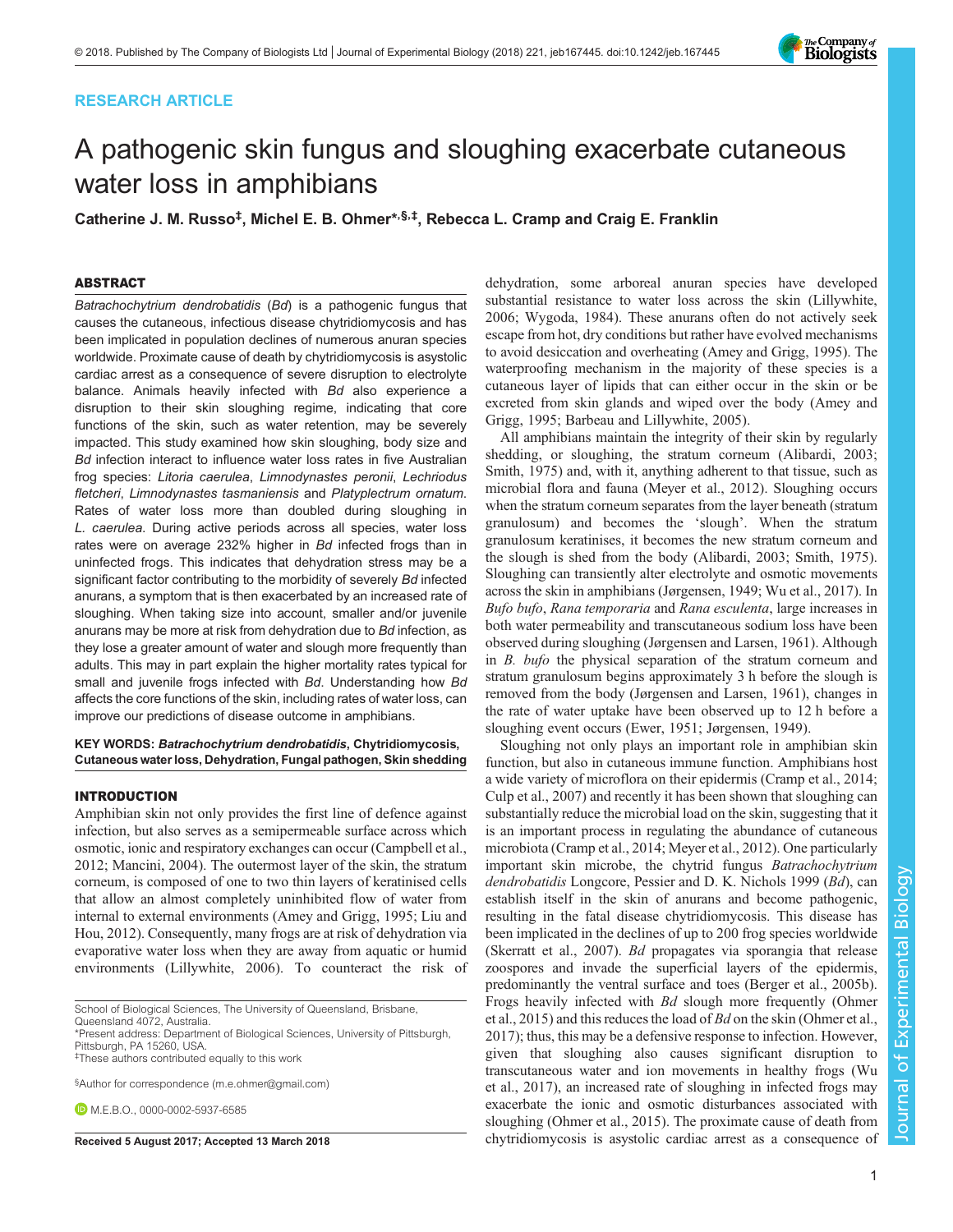severe disruption to  $Na^+$  and  $K^+$  balance [\(Voyles et al., 2009\)](#page-8-0). However, animals infected with Bd also display evidence of dehydration ([Voyles et al., 2012\)](#page-8-0), suggesting that water loss may be a significant factor contributing to the morbidity of anurans with chytridiomycosis.

Because heavy Bd loads also increase sloughing rates in infected animals [\(Ohmer et al., 2015](#page-7-0)), we hypothesised that Bd infection and increased sloughing frequency would synergistically interact to exacerbate sloughing-induced skin dysfunction in infected frogs, resulting in increased rates of water loss. Small frogs have a higher surface area to volume ratio and thus a higher rate of net water loss relative to body mass ([Christian, 1978](#page-7-0); [Tracy and Christian, 2005](#page-7-0); [Withers et al., 1982\)](#page-8-0). Body size also influences Bd infection outcome, with smaller frogs being more susceptible to fatal chytridiomycosis ([Burrow et al., 2017; Carey et al., 2006](#page-7-0); [Langhammer et al., 2014; Ohmer et al., 2013](#page-7-0)). Consequently, we hypothesized that the magnitude of sloughing-induced increases in rates of water loss would be mass specific, with smaller frogs being substantially more affected than larger conspecifics. To test these hypotheses, we compared the effects of sloughing, body size and Bd infection on rates of water loss in five Australian frog species: Litoria caerulea (White 1790), Limnodynastes peronii Duméril and Bibron 1841, Lechriodus fletcheri Boulenger 1890, Limnodynastes tasmaniensis Günther 1858 and Platyplectrum ornatum Gray 1842. Understanding the physiology underpinning host–pathogen relationships is critical for understanding the patterns of susceptibility to disease both within and between frog species.

# MATERIALS AND METHODS Ethics statement

All experiments were conducted with the approval of The University of Queensland Animal Welfare Committee (certificate SBS/452/12/URG) and the Queensland Environmental Protection Agency ( permit WISP12218412). This study was carried out in compliance with the standards of the Australian Code for the Care and Use of Animals for Scientific Purposes established under section 39 of the National Health and Medical Research Council Act (1992) and the Queensland Animal Care and Protection Act (2001).

#### Animal selection and maintenance

The primary study species was the green tree frog, L. caerulea, which is increasingly utilized as a model for chytridiomycosis research ([Lillywhite, 2006](#page-7-0); [Ohmer et al., 2015\)](#page-7-0). Litoria caerulea, in temperatures cycling over a naturalistic temperature range from 15 to 23°C, will slough approximately every 3–4 days ([Ohmer et al.,](#page-7-0) [2015](#page-7-0)). In an attempt to determine how chytridiomycosis influences water loss rates in other species, data from an additional four Australian frog species, L. peronii, L. fletcheri, L. tasmaniensis and P. ornatum, infected with Bd were also investigated. These additional species are common in south eastern Queensland, Australia, but have not yet demonstrated widespread evidence of declines as a result of Bd ([Commonwealth of Australia, 2006\)](#page-7-0).

# Animal capture and husbandry

Limnodynastes peronii, L. fletcheri, L. tasmaniensis and P. ornatum were sourced as eggs from populations in southeastern Queensland and raised in captivity. Adult and juvenile L. caerulea were captured from non-protected areas (wet roads and vegetation) near Fernvale, Queensland, Australia, and transported to The University of Queensland. Animals were housed in either 5 or 10 l plastic containers (depending on frog size) lined with wet paper towels and half of a polyvinyl chloride pipe to provide shelter. Enclosures were

cleaned and frogs fed vitamin dusted crickets on a weekly basis. Lighting and temperature cycles mimicked natural conditions, with a 12 h photoperiod from 03:00 to 15:00 h (chronologically shifted to facilitate monitoring of sloughing), a minimum temperature of 15°C at 03:00 h and a maximum temperature of 23°C at 15:00 h. Snout vent length (SVL) was measured using callipers (W77194 Callipers, Mitutoyo, West Heidelberg, Victoria, Australia) and body mass was measured using an electronic balance (EJ-303 Compact Precision Balance, A&D Weighing, Melbourne, Victoria, Australia). All animals were tested for Bd infection prior to experimentation (see below).

## Monitoring sloughing frequency

Frog behaviour was monitored continuously using twelve 600TVL weatherproof infrared security cameras (model EN-CI20B-65H, Eonboom Electronics Limited) at a frame rate of  $1.52$  frames  $s^{-1}$ . Video was recorded on a 16 channel H.264 digital video recorder [DVR; model MDR688ZB (AU)-E, 600TVL]. Recordings were analysed to determine the timing and rate of sloughing and to predict future sloughs for each frog as detailed in [Ohmer et al. \(2015\).](#page-7-0) Essentially, whenever sloughing occurred, the time and date were recorded and used to predict future sloughing times. Sloughing was easily recognised from a suite of characteristic behavioural actions, including limb movements and mouth gaping behaviour. For the purposes of this study, the total sloughing duration was measured from the first to the last mouth gape, and the time between successive sloughing events was termed the intermoult interval (IMI).

# Rates of water loss

Water loss rates were measured within the same temperaturecontrolled room in which animals were housed. Following the methods of [Amey and Grigg \(1995\)](#page-7-0), rates of water loss were determined by measuring body mass loss over time while the frog sat in a constant stream of air. The experimental setup is detailed in [Fig. 1.](#page-2-0) Briefly, an air pump (HP40 Air Pump, Techno Takatsuki, Osaka, Japan) pushed air at an average rate of 466.7 ml min<sup>-1</sup> through a plastic container in which a frog was positioned [containers were either  $10.5 \times 7 \times 5$  cm (SVL <45 cm) or 13.5×9.5×6 cm (SVL>45 cm)]. The container was positioned on top of a loading balance (EJ-303 Compact Precision Balance, A&D Weighing, Melbourne, Victoria, Australia) and changes in the mass of the frog were measured and automatically logged every 10 s (AD-1688 Weighing Data Logger, A&D Weighing). A Powerlab (ML866, ADInstruments, Bella Vista, New South Wales, Australia) was used to simultaneously collect air flow measurements (ML140 Spirometer, ADInstruments), changes in temperature (ML312 Ttype Pod, ADInstruments) and video recordings (c170 Webcam; Logitech, Lausanne, Switzerland) during the experimental period. Humidity was monitored in 5-min increments with a humidity data logger (DS1923 Temperature/Humidity Logger, Maxim Integrated, CA, USA), and ranged between  $34.7$  and  $81.4\%$   $[63.1\pm9.9\%$ (mean±s.d.)]. Rate of net water loss (NWL; g h−<sup>1</sup> ) was determined using the equation:

$$
NWL = \Delta M / \Delta T, \qquad (1)
$$

where  $\Delta M$  represents the change in body mass (g) over the total measurement period  $(\Delta T, \text{ in } h)$ .

To examine how rates of water loss changed over the IMI in uninfected L. caerulea, water loss rates were measured every 24 h, for 30–65 min, throughout the entire sloughing cycle (3–4 days depending on the frog). To examine the effect of sloughing and Bd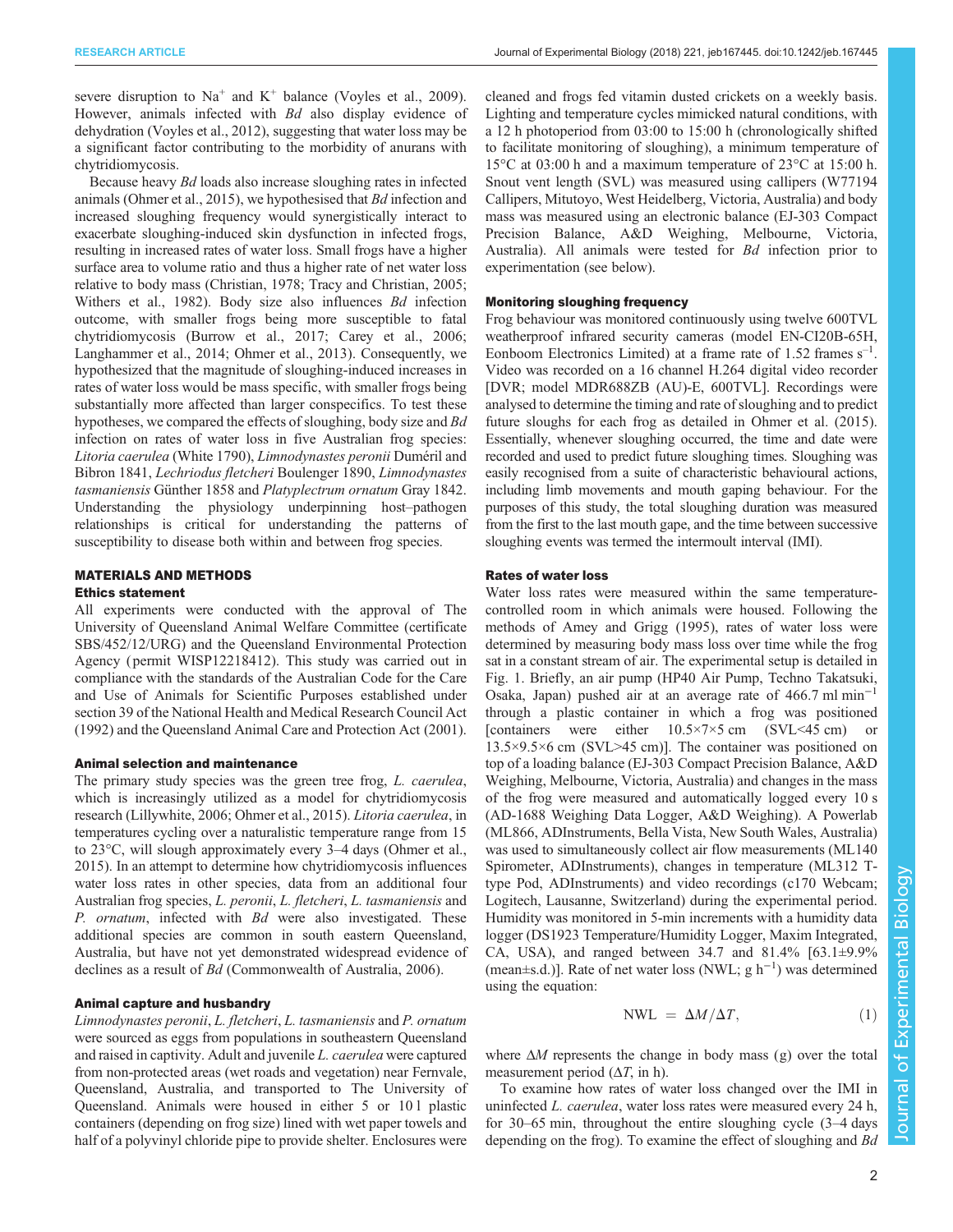<span id="page-2-0"></span>



Fig. 1. The experimental setup used to measure water loss rates in five Australian frog species. Briefly, air was slowly pumped through a series of flow straighteners and into a container holding a frog, which was positioned on a logging balance. Mass changes were recorded every 10 s. Air speed, temperature and frog activity levels were captured and recorded using an ADInstruments Powerlab. Humidity was recorded at 5 min intervals using a separate humidity data logger. All measurements were made under red light to reduce disturbance of the animals. Figure drawn by H. Winwood-Smith.

infection on water loss rates in L. caerulea, rates of water loss were measured for 30–120 min immediately prior to sloughing, during sloughing and for a further 30–60 min after sloughing in both infected and uninfected frogs. Frogs were placed in the experimental setup close to when sloughing was predicted to occur based on previous video analyses. To compare water loss rates between Bd infected  $(Bd<sup>+</sup>)$  and uninfected  $(Bd<sup>-</sup>)$  frogs of all five species, frogs were placed in the experimental setup for 30–65 min at random points during their IMI (non-sloughing periods). All frogs were swabbed before and after water loss trials to monitor Bd infection load (see '*Bd* exposure and infection detection' section below). To control for any effect of swabbing, one half of the frog (randomly selected) was swabbed before the water loss trial and the other half was swabbed after the water loss trial [\(Ohmer et al., 2017](#page-7-0)).

During water loss trials, behaviour was monitored continuously using a video camera; measurement periods were divided into active and inactive periods, classified by whether or not frogs were active during each time period. If defecation occurred during experimentation, the session was aborted and repeated another day. Frogs were closely monitored to ensure that no individual lost more than 30% (for controls) or 10% (for infected frogs) of its original body mass during the experiment.

# Bd culturing

Two Australian Bd isolates (Waste point-Lverreauxii-2013-LB, RW, 2, isolated by L. Berger, College of Public Health, Medical and Veterinary Sciences, James Cook University, and EPS4, isolated by E. P. Symonds, School of Veterinary Science, University of Queensland) were used for experimental infection. Cultures were kept at 4°C. Four to seven days before the exposure date the isolates were passaged onto 1% agar, 0.25% tryptone, 0.25% tryptone–soy plates and kept at 21°C. Zoospores were collected by flooding the plates with sterile distilled water for 30 min and gently agitating them periodically. Zoospore suspension was collected and concentration calculated using a hemocytometer as detailed by [Boyle et al. \(2004\).](#page-7-0)

# Bd exposure and infection detection

Throughout the course of the study frogs were exposed to Bd on four separate occasions (see [Table S1](http://jeb.biologists.org/lookup/doi/10.1242/jeb.167445.supplemental) for details). During all exposures frogs were randomly allocated into a control or an exposure group. In order to increase the number of animals infected with *Bd*, we reallocated exposed animals that did not become infected to the control group and vice versa, and continued to monitor infection status of all frogs throughout experimentation ([Table S1\)](http://jeb.biologists.org/lookup/doi/10.1242/jeb.167445.supplemental). No frog re-allocated to the control group developed Bd infection later in the experiment. In total, water loss rates of  $14$   $Bd+$  and  $34$   $Bd-$  animals

were measured (Table 1). Animals in the exposure group were exposed for 5 h to approximately 250,000–500,000 Bd zoospores in 40 ml of aged tap water in 300 ml plastic containers [\(Berger et al.,](#page-7-0) [2005b; Ohmer et al., 2013](#page-7-0)). Control frogs were exposed, using the same methods, to aged tap water containing no zoospores. After exposure animals were placed back into their enclosures, sloughing rate was monitored continuously using video surveillance and clinical signs of chytridiomycosis ([Berger et al., 2005a\)](#page-7-0) were assessed twice daily. Bd load was assessed by swabbing the ventral surface of the frogs with a sterile cotton swab (MW100, Medical Wire, Corsham, Wiltshire, UK). Swabbing was completed before and after each water loss trial, and approximately every 14 days after Bd exposure, to monitor infection load in the exposed group and to ensure control animals remained uninfected. Swabbing involved firmly running a cotton swab three times over the frog's abdomen, sides, thighs, feet, webbing and toes [\(Kriger et al., 2006](#page-7-0); [Prunier](#page-7-0) [et al., 2012; Retallick and Miera, 2007](#page-7-0)). Swabs were extracted in 50 µl Prepman Ultra (Applied Biosystems, Foster City, CA, USA) and analysed in triplicate with quantitative PCR following [Boyle](#page-7-0) [et al. \(2004\)](#page-7-0) and [Hyatt et al. \(2007\).](#page-7-0) Quantitative PCR was conducted in a Mini Opticon real-time PCR detection system (Bio-Rad, CA, USA) with a 15 µl reaction volume per well ([Ohmer et al.,](#page-7-0) [2015\)](#page-7-0). Before water loss trials began, each frog was lightly shaken dry. Water loss trials began for Bd+ frogs once infection loads exceeded 400 zoospore equivalents (ZE) or animals displayed symptoms of chytridiomycosis. Clinical signs of chytridiomycosis included, but were not limited to, discoloured skin, lack of appetite, sluggish behaviour, loss of righting reflex, abnormal posture, excessive sloughing of skin, and the development of ulcers on thighs and toes [\(Campbell et al., 2012](#page-7-0); [Hyatt et al., 2010](#page-7-0); [Ohmer](#page-7-0) [et al., 2015\)](#page-7-0).

No statistical difference in water loss rate was found between controls, Bd– animals, and previously exposed animals that did not become infected, so they were grouped together for analyses  $(F_{2,79}=0.93, P=0.40)$ . If frogs began demonstrating severe clinical signs of chytridiomycosis, they were humanely euthanized.

Table 1. Final sample sizes for frogs of each study species infected with Batrachochytrium dendrobatidis (Bd+) and those that were uninfected (Bd−) at the time of water loss measurements

| Frog species               | Bd+ |    |
|----------------------------|-----|----|
| Litoria caerulea           |     | 14 |
| Limnodynastes peronei      |     |    |
| Limnodynastes tasmaniensis |     | 9  |
| Lechriodus fletcheri       |     |    |
| Platyplectrum ornatum      |     |    |
|                            |     |    |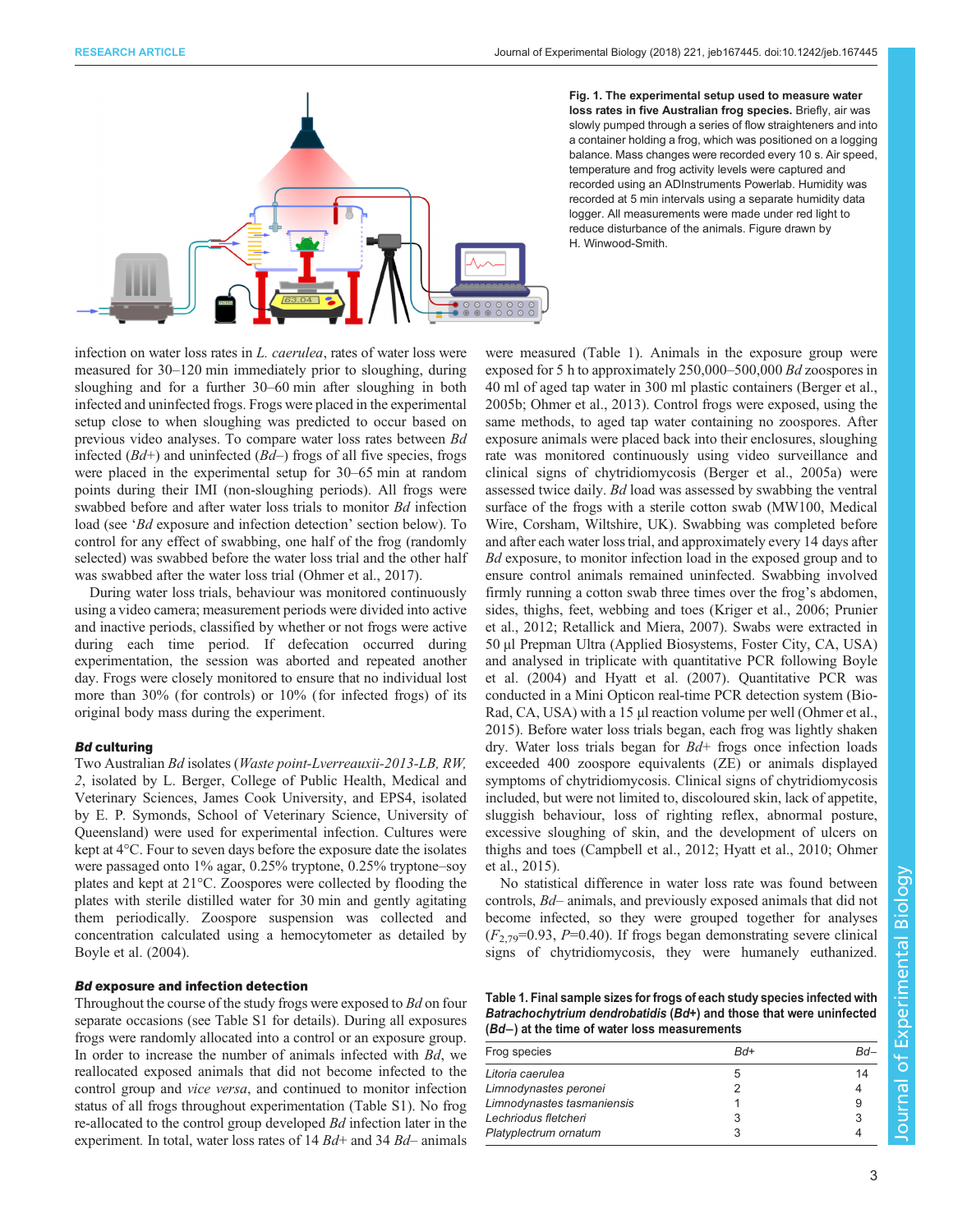Euthanasia was conducted by immersing the animal in a neutrally buffered solution of 0.3% tricaine methanesulfonate (MS-222).

# Statistical analysis – L. caerulea only

All statistical analyses were conducted using the program R ([https://](https://www.r-project.org/) [www.r-project.org/](https://www.r-project.org/)). Water loss rates in L. caerulea were compared during inactive, active and sloughing periods in uninfected animals by using linear mixed effects models (function lme, package nlme, [Pinheiro et al., 2013\)](#page-7-0). 'Frog ID' was included as a random effect to take into account repeated measurements on the same individual, and 'number of previous Bd exposures' and 'SVL' were included as fixed effects.

Water loss rates during the IMI were examined in active and inactive uninfected L. caerulea utilizing mixed effects models (function lme, package nlme). 'Frog ID' was included as a random effect, and 'percent IMI', 'SVL' and the 'number of previous Bd exposures' were included as fixed effects. Percent IMI represents how far each individual frog was through its IMI at the time water loss was measured. Percent IMI was calculated by dividing how many hours post-sloughing the rate of water loss measurements were taken by the total number of hours in the IMI for that individual. This calculation took into account any variation in IMI across individuals.

The effect of *Bd* infection on water loss rates during sloughing was also tested utilising a mixed effects model (function lme, package nlme), with 'infection status' (uninfected or infected), 'SVL' and the 'number of previous Bd exposures' included as fixed effects and 'frog ID' included as a random effect.

In all models, the number of previous Bd exposures was insignificant, indicating that only current Bd infection was relevant to amphibian water loss rates.

# Statistical analysis – all species

Rates of water loss in uninfected frogs were compared across all species during active and inactive periods with a linear mixed effect model (function lme, package nlme), with the fixed effects 'behaviour' (active or inactive), 'SVL' and the 'number of previous Bd exposures'. 'Frog ID' and 'species' were included as nested random effects. 'Frog ID' was used as a random effect to account for multiple measurements on the same animal, and 'species' was included to account for measurements being taken from five different species. A mixed effects model was also run to test the effect of both Bd infection and behaviour on water loss rates in all five species. Finally, to examine the effects of Bd load on rates of water loss, Bd load values were log+1 transformed due to the large scale of the data. Separate mixed effects models were run to examine the relationship between Bd load and water loss rates during activity and inactivity, including 'SVL' as a fixed effect and 'frog ID' nested within 'species' as a random effect.

'Wind speed', 'temperature' and 'humidity' were also analysed as model covariates; however, these variables were removed to improve model fit when no significance was found during active (temperature:  $F_{1,20}$ =1.27, P=0.27; air flow speed:  $F_{1,20}$ =1.69,  $P=0.21$ ; humidity:  $F_{1,20}=1.33$ ,  $P=0.26$ ) and inactive (temperature:  $F_{1,20}=0.54$ ,  $P=0.47$ ; air flow speed:  $F_{1,20}=0.0013$ ,  $P=0.97$ ; humidity:  $F_{1,20}$ =0.0083, P=0.93) periods across all species. Models were fitted using maximum likelihood (ML).

## RESULTS

## The effect of sloughing and activity on water loss rates in L. caerulea

Litoria caerulea demonstrated a consistent sloughing rate with the average IMI lasting  $73.9 \pm 17.7$  h ( $N=19$ ). The majority of all L. caerulea ( $N=19$ ) sloughed between 15:30 h and 18:30 h, just after the lights went out, consistent with [Ohmer et al. \(2015\).](#page-7-0) Sloughing behaviour lasted, on average, for  $6.5\pm3.2$  min and was as described by [Ohmer et al. \(2015\)](#page-7-0) and [Ohmer et al. \(2017\).](#page-7-0) Smaller frogs lost more water relative to body mass than larger frogs overall (linear mixed effects model,  $\beta$ =−0.43, P=0.01, 95% CI=−0.72, −0.13, [Fig. 2A](#page-4-0)). Also, body size [SVL (mm)] had a significant positive relationship with the rate of water loss in sloughing frogs ( $\beta$ =0.013, P=0.046, 95% CI=0.0006, 0.0026) and in frogs active during IMIs (β=0.014,  $P=0.017$ , 95% CI=0.0021, 0.0027; [Table S2](http://jeb.biologists.org/lookup/doi/10.1242/jeb.167445.supplemental);  $N=14$ ). Water loss rates were significantly higher during sloughing when compared with inactive periods (Tukey *post hoc* comparison,  $\beta$ =0.41, P<0.0001, s.e.=0.066; see [Table S3a](http://jeb.biologists.org/lookup/doi/10.1242/jeb.167445.supplemental) for full model details, [Fig. 2B](#page-4-0);  $N=12$ ), with sloughing frogs losing on average 105% more water per unit body mass than inactive frogs. Rates of water loss during inactivity before and after sloughing were combined for comparison as there was no significant difference between the two (Tukey *post hoc* comparison,  $\beta = -0.058$ ,  $P = 0.94$ , s.e.=0.077,  $N=12$ ). Water loss rates were also high when frogs were active immediately after sloughing, but this was not significantly different from sloughing periods ([Fig. 2B](#page-4-0);  $\beta$ =0.10,  $P$ =0.69, s.e.=0.080;  $N=12$ ). A substantial period of activity after sloughing was a common occurrence.

# The effect of intermoult interval on water loss rates in L. caerulea

When investigating the change in water loss over the IMI, the rate of water loss increased significantly prior to sloughing in inactive L. caerulea (β=0.48, P=0.01, 95% CI=0.14, 0.82; [Fig. 2C](#page-4-0); N=7, [Table S3b\)](http://jeb.biologists.org/lookup/doi/10.1242/jeb.167445.supplemental). However, this pattern was not seen in active L. caerulea, with rates of water loss varying largely and remaining consistently high over time (β=–0.13, P=0.71, 95% CI=–0.88, 0.60; N=7, [Table S3b\)](http://jeb.biologists.org/lookup/doi/10.1242/jeb.167445.supplemental).

# The effect of Bd infection and sloughing on water loss rates in L. caerulea

Sloughing in  $Bd+L$ . *caerulea* occurred more frequently (average IMI:  $57.01\pm7.19$  h,  $N=4$ ) and was more difficult to observe in the experimental setup, especially when frogs began displaying clinical signs of chytridiomycosis. Consequently, water loss rates during the process of sloughing were only collected from four infected L. caerulea. Behaviour during sloughing differed from uninfected frogs, with  $Bd+$  individuals often failing to remove the entire slough and displaying drastically reduced limb movements. The sloughing duration of  $Bd+$  frogs ( $N=4$ ) was not significantly different from the sloughing duration of *Bd*– frogs ( $N=11$ ; 6.5±4.3 min;  $\beta=-2.7\times10^5$ , P=0.99, 95% CI=-0.059, 0.059). Bd infection had a significant effect on water loss rates during sloughing in L. caerulea ( $\beta$ =0.29,  $P=0.02$ , 95% CI=0.089, 0.29; [Fig. 2D](#page-4-0); [Table S3c](http://jeb.biologists.org/lookup/doi/10.1242/jeb.167445.supplemental)), with  $Bd+$  frogs losing on average 121% more water than Bd− frogs.

# The effects of Bd infection and activity on water loss rates in all frog species

When analysing all species combined, with 'frog ID' nested in 'species' as a random effect, the rate of water loss when frogs were inactive was significantly lower than the rate of water loss when frogs were active ( $\beta$ =−0.37, P<0.0001, 95% CI=−0.44, −0.30;  $N=29$ , [Fig. 3](#page-5-0); [Table S4\)](http://jeb.biologists.org/lookup/doi/10.1242/jeb.167445.supplemental). All frogs were *Bd*-negative prior to the first experimental exposure to Bd. Control frogs remained healthy and  $Bd$ -negative throughout the experimental period. The majority of  $Bd$ exposed P. ornatum, L. fletcheri, L. peronii and L. tasmaniensis became infected with Bd. However, most L. tasmaniensis did not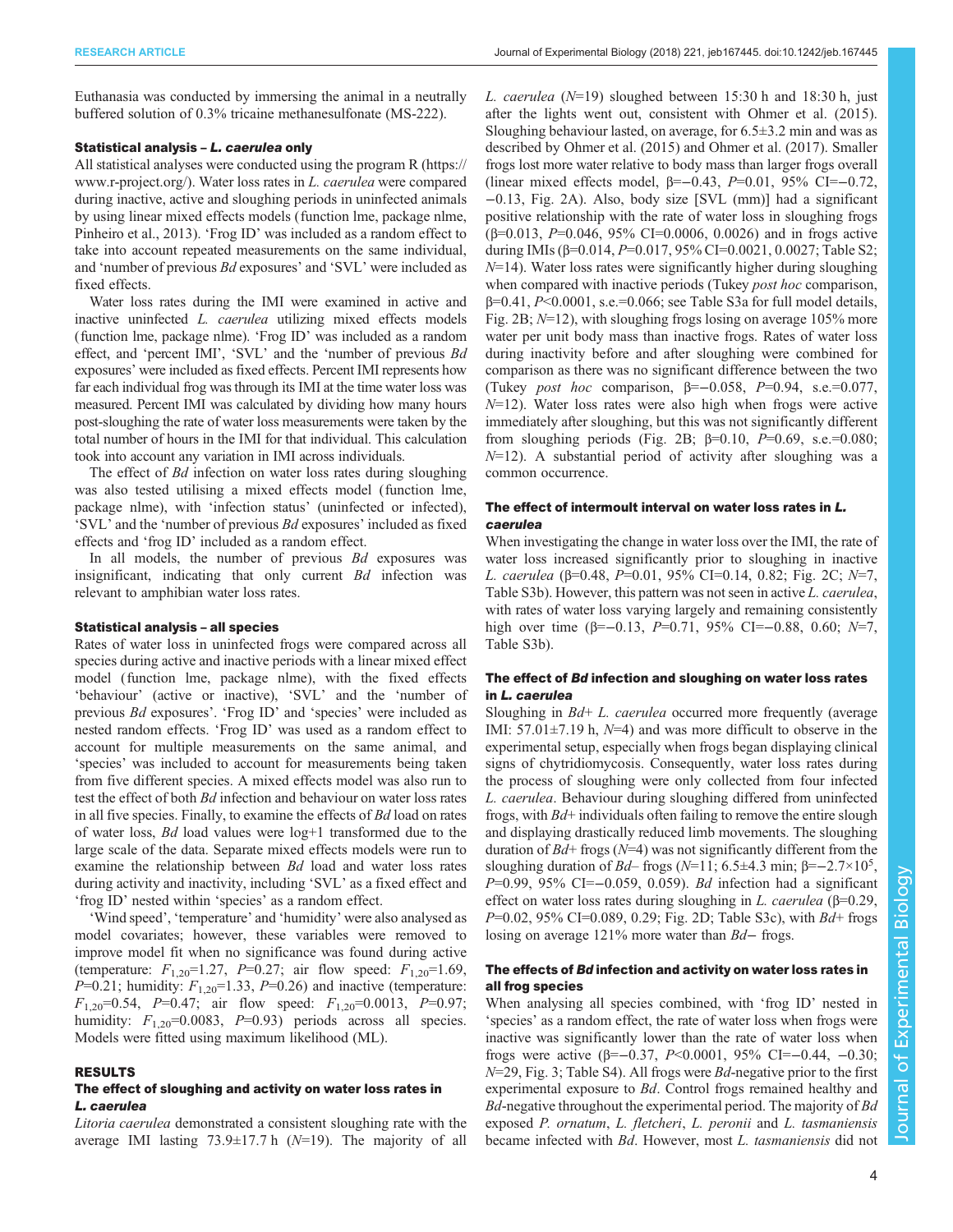<span id="page-4-0"></span>

Fig. 2. Factors affecting the rate of water loss in Australian green tree frogs, Litoria caerulea. (A) The effect of body mass (BM) on rates of water loss in L. caerulea. Body mass had a significant effect on water loss rates, with smaller frogs losing a larger amount of water per unit time than larger frogs. (B) Activity levels had a significant effect on water loss rates in L. caerulea. Frogs lost substantially more water when active, relative to when they were still. The process of sloughing increased rates of water loss by 3-fold (relative to inactive periods). (C) Rates of water loss increased significantly as L. caerulea progressed through the intermoult interval (IMI). Frogs had the highest rate of water loss in the hours immediately preceding sloughing. (D) Rates of water loss were significantly higher in Batrachochytrium dendrobatidis (Bd) infected than uninfected L. caerulea during sloughing. The centre line is the 50th percentile, top and bottom of box represent 75th and 25th percentile, and whiskers extend to extreme data points (no more than 1.5 times the interquartile range).

display severe signs of chytridiomycosis and were able to maintain a low level of *Bd* on the skin or, in some instances, completely cure themselves of infection. Both Bd infection ( $\beta$ =0.19, P=0.001, 95%) CI=0.08, 0.30) and activity (β=0.39, P<0.0001, 95% CI=0.33, 0.45; [Table S5a\)](http://jeb.biologists.org/lookup/doi/10.1242/jeb.167445.supplemental) had a significant effect on water loss rates. During activity, infected frogs  $(N=13)$  lost on average 232% (2.76 $\pm$  $2.12 \text{ g h}^{-1}$ ) more water per unit body mass than uninfected frogs  $(N=29; 1.13\pm0.45 \text{ g h}^{-1};$  [Fig. 4\)](#page-5-0), whereas, during inactivity, infected frogs ( $N=13$ ) lost on average 17% (0.58±0.52 g h<sup>-1</sup>) more water per unit body mass than uninfected frogs  $(N=29; 0.50\pm$  $0.25$  g h<sup>-1</sup>; [Fig. 4](#page-5-0)). As *Bd* load increased, the rate of water loss significantly increased across all frog species  $(N=22)$  during both active (β=0.38, P=0.021, 95% CI=0.10, 0.67) and inactive (β=0.10, P=0.013, 95% CI=0.031, 0.17; [Table S5b\)](http://jeb.biologists.org/lookup/doi/10.1242/jeb.167445.supplemental) periods [\(Fig. 5](#page-6-0); control animals were not included in these analyses).

# **DISCUSSION**

Chytridiomycosis has been implicated in the decline and extinction of numerous frog species worldwide ([Skerratt et al., 2007\)](#page-7-0). Although cause of death by chytridiomycosis is suggested to result from restricted electrolyte uptake across the skin [\(Voyles](#page-8-0) [et al., 2009\)](#page-8-0), wild animals infected with Bd have also displayed evidence of dehydration ([Voyles et al., 2012\)](#page-8-0), suggesting that changes to water loss and/or uptake rates may also contribute to morbidity. This study showed that skin sloughing and infection with Bd substantially increased rates of water loss in five anuran species, with smaller frogs losing disproportionately more water per unit time than larger frogs. These results are consistent with the idea of dehydration stress in frogs with chytridiomycosis and provides a possible mechanism through which this may occur.

# Behaviour and water loss rates

Across all species, frogs had a significantly higher rate of water loss when active compared with when they were inactive. Altering behaviour is one of the simplest ways frogs can manipulate their rate of water loss, with many species employing a suite of behavioural, physiological and morphological strategies ([Shoemaker et al., 1992](#page-7-0); [Young et al., 2005\)](#page-8-0). The type of habitat a frog utilises will also influence level of activity, meaning that different species (occupying different niches) will often have different activity patterns [\(Tracy et al., 2014\)](#page-8-0). Differences in water loss rates among species may also reflect differences in body shape and levels of cutaneous resistance ([Lillywhite, 2006;](#page-7-0) [Young et al., 2005](#page-8-0)).

Sloughing L. caerulea lost twice the amount of water per unit time on average than inactive frogs. When amphibians slough, the process of manipulating the shed skin from the body into the mouth involves a suite of relatively vigorous limb and mouth movements. The pattern of sloughing behaviour is relatively consistent across anuran species ([Ohmer, 2016\)](#page-7-0), generally consisting of the fore and hind limbs being used to push loose skin from dorsal and lateral skin surfaces up towards the head where gaping mouth movements draw the loose skin into the mouth. Therefore, it is likely that the physical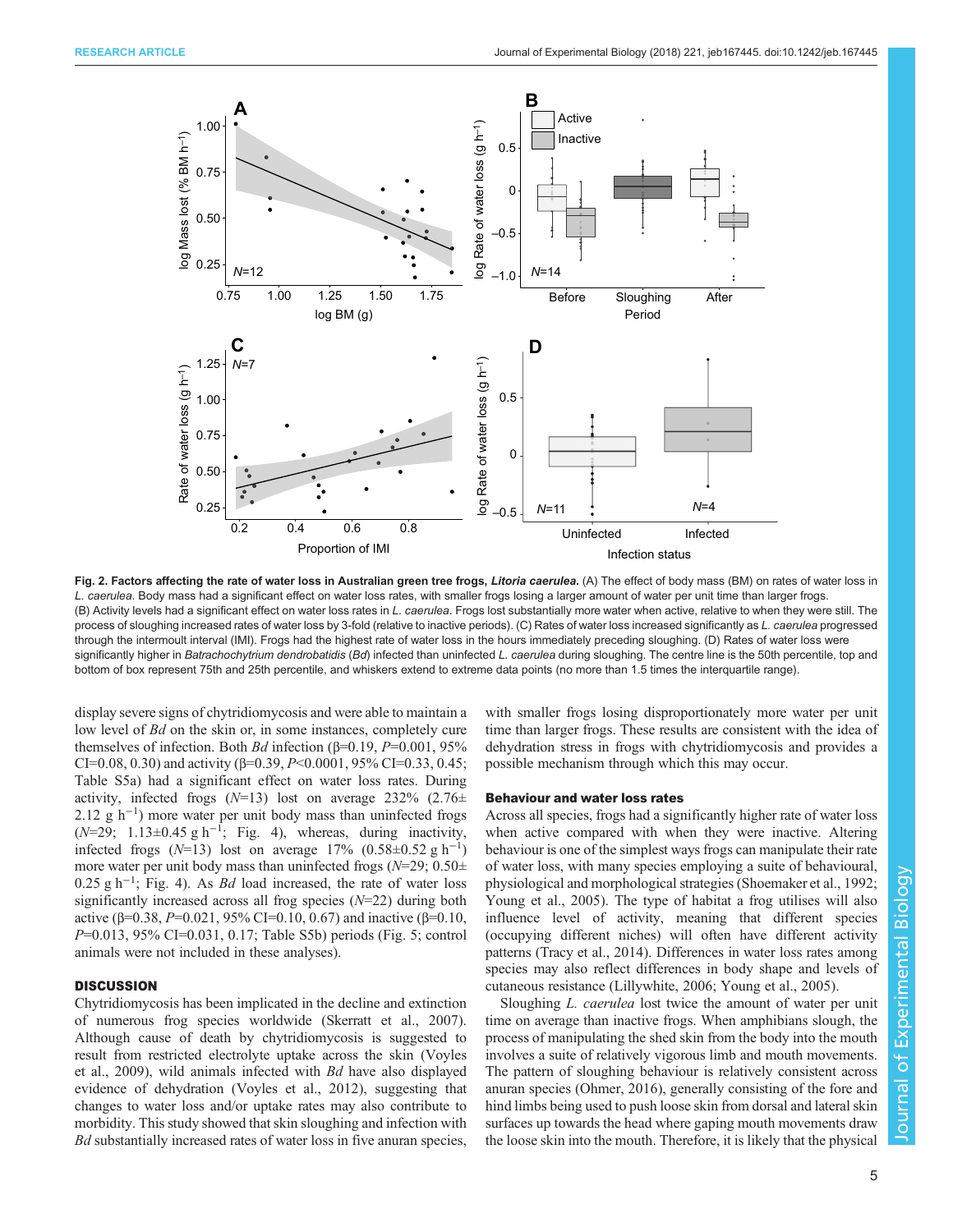<span id="page-5-0"></span>

Fig. 3. Combined rates of water loss during activity and inactivity measured in five species of Australian frog: Lechriodus fletcheri, Limnodynastes peronii, Limnodynastes tasmaniensis, Litoria caerulea and Platyplectrum ornatum. Across all species, rates of water loss were comparable and significantly affected by activity level. The centre line is the 50th percentile, top and bottom of box represent 75th and 25th percentile, and whiskers extend to extreme data points (no more than 1.5 times the interquartile range).

movements that accompany sloughing have contributed to the increased rate of water loss during this period. In addition, immediately after sloughing occurs the new stratum corneum is not completely keratinised ([Spearman, 1968\)](#page-7-0) and may provide a less restrictive barrier to water movement. This, combined with the fact that most frogs became active immediately after sloughing, may explain why rates of water loss increased even further after sloughing had occurred ([Fig. 2](#page-4-0)B). Of the species studied, the majority sloughed in the evening, which is also when these nocturnal species are typically most active [\(Gomez et al., 2006\)](#page-7-0). Frogs, like most shedding species, are probably unable to actively repress sloughing behaviour, as sloughing is stimulated by a series of hormonal cues provided by the endocrine system ([Barker](#page-7-0) [Jørgensen, 1988; Herman, 1992; Jørgensen et al., 1965](#page-7-0)). Although the overall behavioural movements that accompany sloughing are relatively consistent across species ([Ohmer et al., 2017](#page-7-0)), the duration of each sloughing event and the frequency of sloughing varies greatly amongst species [\(Ohmer, 2016\)](#page-7-0), indicating that the cumulative effect of sloughing on water loss rates will most likely differ amongst species.

In L. caerulea, the rate of water loss changed throughout the IMI, gradually increasing until a sloughing event occurred. This indicates that permeability of the skin to water is altered even before sloughing takes place. Although rates of water loss during sloughing have not been measured before, previous work has shown that, in B. bufo and Bufo regularis, changes in the rate of water uptake across the skin occur up to 12 h before sloughing occurs ([Ewer,](#page-7-0) [1951; Jørgensen, 1949](#page-7-0)). However, in B. bufo the separation of the stratum corneum from the stratum granulosum only begins 3 h before sloughing occurs ([Jørgensen and Larsen, 1961](#page-7-0)), suggesting that changes in the permeability of the skin to water may precede the separation and loss of the stratum corneum. Whether the timing of the separation of the stratum corneum from the stratum granulosum influences the rate of water loss across the skin in L. caerulea remains unclear. Further research is needed to fully understand how permeability of the skin is affected by the morphological changes to the skin layers immediately preceding sloughing.

Body size had a significant effect on the rate of water loss in L. caerulea, with smaller frogs consistently losing a higher percentage of their original body mass. This is consistent with previous work showing that larger frogs have a smaller surface area to volume ratio than smaller frogs [\(Shoemaker et al., 1992](#page-7-0); [Tracy](#page-7-0) [and Christian, 2005;](#page-7-0) [Withers et al., 1982\)](#page-8-0). This also means that smaller frogs are more susceptible to dehydration than their larger, adult counterparts.



Fig. 4. The effect of infection with Batrachochytrium dendrobatidis (Bd) on rates of water loss while inactive and active in the Australian frogs P. ornatum, L. fletcheri, L. peronii, L. tasmaniensis and L. caerulea. Bd infection increased rates of water loss significantly, with active infected animals (B) losing up to 232% more water than uninfected animals (A). The centre line is the 50th percentile, top and bottom of box represent 75th and 25th percentile, and whiskers extend to extreme data points (no more than 1.5 times the interquartile range).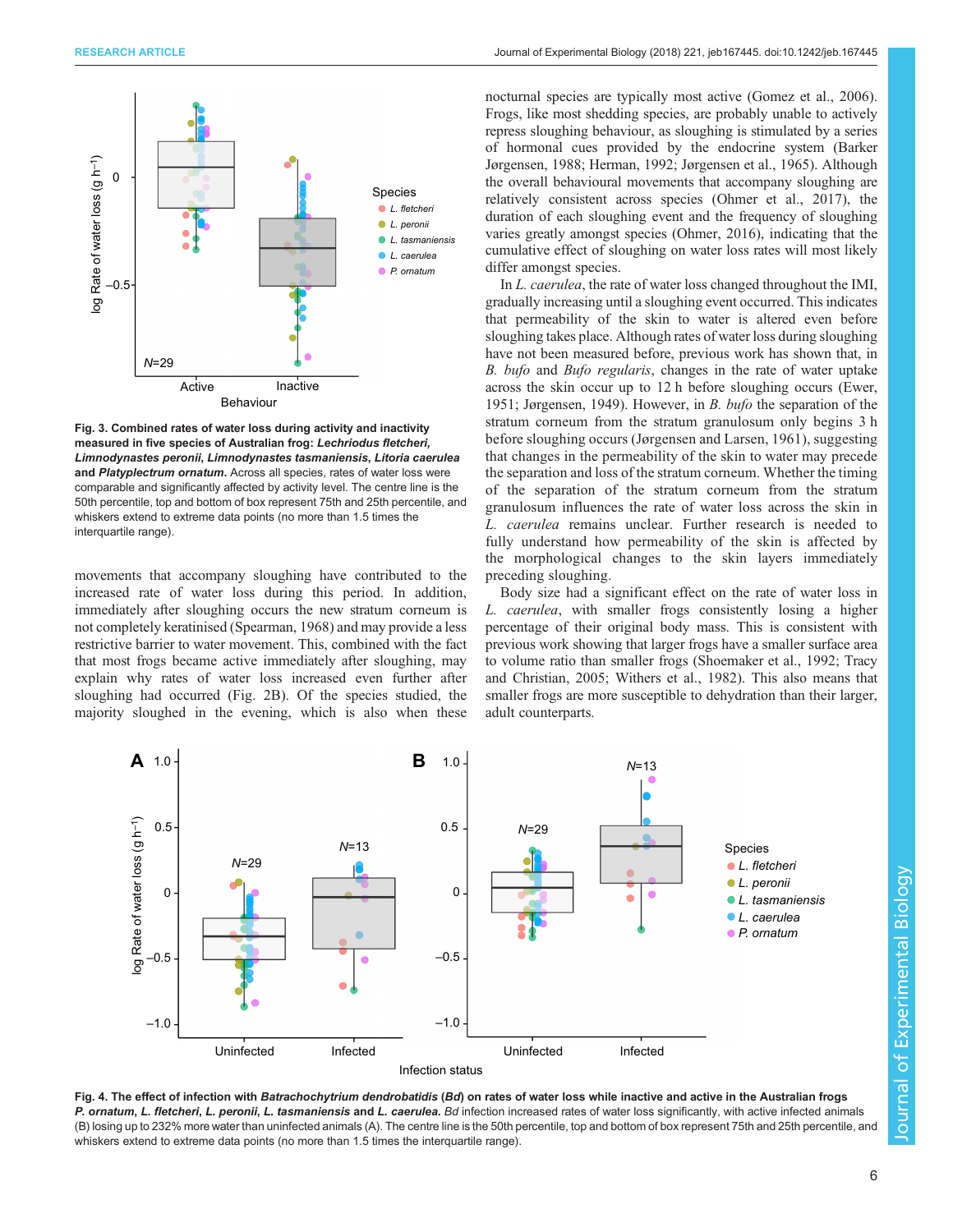<span id="page-6-0"></span>

Fig. 5. The effect of Bd load on rates of water loss in frogs (all species). Rates of water loss increased significantly with Bd load both (A) while inactive and (B) during periods of activity.

#### Bd infection and water loss rates

In the majority of the frog species examined, Bd infection significantly increased rates of water loss. Although the stage within the IMI was found to have a significant effect on the rate of water loss, the effect of *Bd* infection was substantially higher, with infected L. caerulea losing approximately double the amount of water of uninfected frogs. However, to have a significant effect on rate of water loss, Bd zoospore load had to be high (on average  $2.1 \times 10^5 \pm 3.4 \times 10^5$  ZE). This is consistent with [Ohmer et al. \(2015\),](#page-7-0) who found that the effect of infection with Bd on IMI length in L. caerulea was Bd load dependent. In addition, [Voyles et al. \(2012\)](#page-8-0) found that electrolyte and haematocrit levels only changed significantly in *Bd* infected Rana muscosa when zoospore levels were high (in this case, above 10,000 ZE). In all cases, Bd load needed to be relatively high before clinical signs of chytridiomycosis were observed. This suggests that low levels of Bd infection may not be sufficient to disturb skin function substantially and may explain why some species are able to resist developing chytridiomycosis if infection levels are kept low [\(Berger](#page-7-0) [et al., 1998](#page-7-0); [Daszak et al., 2003](#page-7-0); [Lips et al., 2006\)](#page-7-0). Consistent with this observation, [Carver et al. \(2010\)](#page-7-0) found that Bd exposure had no significant effect on rate of water loss in Litoria raniformis. This is most likely because the effects of Bd on water loss rates were measured just 7 days after exposure to Bd, which is unlikely to have allowed sufficient time for infection loads to reach levels high enough to disturb skin function.

# Bd infection load, sloughing rate and water loss rate

Heavy Bd infections substantially increased the amount of water lost during sloughing in L. caerulea. Although activity also increased the rates of water loss in animals with Bd, in general Bd infected frogs had considerably lower levels of overall activity than uninfected frogs, yet substantially higher water loss rates during sloughing. Animals infected with Bd may therefore regulate behavioural levels so as to limit excessive water loss rates. Bd infection also increased the rate of sloughing in L. caerulea, a result that has been seen previously ([Ohmer et al., 2015](#page-7-0)). Therefore, Bd infection not only increases water loss rates during sloughing, but also increases the rate at which sloughing occurs in general, implying that increased sloughing rates could potentially contribute to morbidity in anurans with chytridiomycosis. This increase in the rate of sloughing may also exacerbate the effects of Bd infection, by

continually disrupting osmotic and ionic homeostasis. Increases in haematocrit and plasma protein levels have also been observed in wild frogs with high *Bd* loads [\(Voyles et al., 2012\)](#page-8-0). High haematocrit and protein levels are both indicative of dehydration [\(Billett, 1990](#page-7-0); [Lee, 2009;](#page-7-0) [Voyles et al., 2012](#page-8-0)). Dehydration occurs when water loss rate exceeds water uptake rate, resulting in a net loss of water in the blood, and thereby elevating the concentration of red blood cells and plasma proteins in the blood. Moreover, water absorption rates are also reduced in Bd infected amphibians ([Carver](#page-7-0) [et al., 2010;](#page-7-0) [Wardziak et al., 2013\)](#page-8-0). Since sloughing cannot be actively controlled ([Herman, 1992](#page-7-0)), occurs more frequently when animals are infected with Bd [\(Ohmer et al., 2015\)](#page-7-0), increases rates of water loss (this study) and decreases the rate of water absorption [\(Carver et al., 2010](#page-7-0); [Wardziak et al., 2013\)](#page-8-0), frogs infected with Bd are at a substantial risk of dehydration. Since smaller animals slough more frequently and lose more water relative to body mass, they are also more likely to develop an osmotic imbalance. This in turn may contribute to the explanation of why smaller frogs are more susceptible to *Bd*, and succumb quicker, than larger ones ([Carey](#page-7-0) [et al., 2006; Langhammer et al., 2014](#page-7-0)).

# Conclusions

This study found that sloughing, activity levels and body size all significantly influenced rates of water loss in five species of Australian frog. These results were compounded by Bd infection, with rates of water loss increasing substantially in infected frogs. Given that frogs slough more frequently when infected with *Bd*, and Bd infected animals have a higher rate of water loss (this study) and a reduced water uptake capacity [\(Carver et al., 2010\)](#page-7-0), it is likely that cutaneous osmotic dysfunction leads to dehydration and is a contributing factor in morbidity from chytridiomycosis. Bd has had a substantial effect on the health and abundance of numerous frog species worldwide, with many species experiencing severe declines and extinctions [\(Berger et al., 1998](#page-7-0); [Hyatt et al., 2010; Skerratt et al.,](#page-7-0) [2007\)](#page-7-0). Comprehending the host–pathogen relationship and the effects this pathogen has on basic skin functions is important for understanding variation in susceptibility and responses to Bd infection within and between amphibian species.

#### Acknowledgements

We would like to thank L. Berger and P. Symonds for supplying Bd isolates, H. Winwood-Smith for drawing [Fig. 1](#page-2-0) and S. Blomberg for providing statistical advice. In addition, we thank the members of the Franklin Eco-lab, M. De Lacy and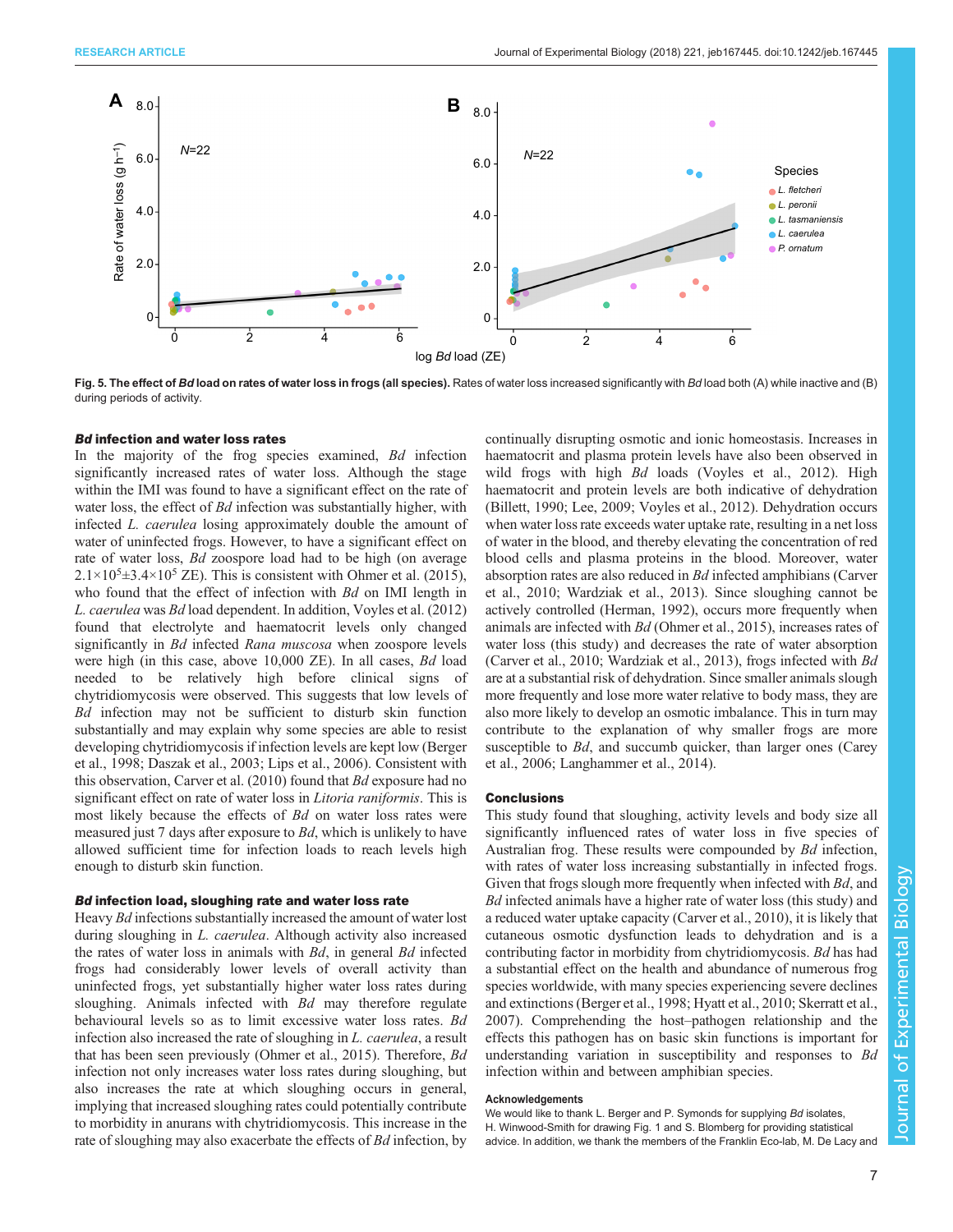<span id="page-7-0"></span>S. Furlonger for their helpful comments and support. A portion of the data from this paper is found in the appendix of M.E.B.O.'s PhD thesis (University of Queensland, 2016).

# Competing interests

The authors declare no competing or financial interests.

#### Author contributions

Conceptualization: M.E.B.O., R.L.C., C.E.F.; Methodology: C.J.M.R., M.E.B.O., R.L.C., C.E.F.; Validation: M.E.B.O.; Formal analysis: C.J.M.R., M.E.B.O.; Investigation: C.J.M.R., M.E.B.O., R.L.C.; Resources: R.L.C., C.E.F.; Data curation: C.J.M.R., M.E.B.O.; Writing - original draft: C.J.M.R.; Writing - review & editing: M.E.B.O., R.L.C., C.E.F.; Visualization: C.J.M.R., M.E.B.O.; Supervision: M.E.B.O., R.L.C., C.E.F.; Project administration: R.L.C., C.E.F.; Funding acquisition: C.E.F.

#### Funding

This research was supported by a University of Queensland Research Allocation to C.E.F.

#### Data availability

All data relevant to this manuscript are available from Figshare, under the DOI: 10.6084/m9.figshare.5202469.

#### Supplementary information

Supplementary information available online at <http://jeb.biologists.org/lookup/doi/10.1242/jeb.167445.supplemental>

#### References

- Alibardi, L. [\(2003\). Adaptation to the land: The skin of reptiles in comparison to that](http://dx.doi.org/10.1002/jez.b.24) [of amphibians and endotherm amniotes.](http://dx.doi.org/10.1002/jez.b.24) J. Exp. Zool. 298B, 12-41.
- Amey, A. P. and Grigg, G. C. [\(1995\). Lipid-reduced evaporative water loss in two](http://dx.doi.org/10.1016/0300-9629(94)00213-D) arboreal hylid frogs. [Comparative Biochemistry and Physiology A](http://dx.doi.org/10.1016/0300-9629(94)00213-D) 111, 283-291.
- Barbeau, T. R. and Lillywhite, H. B. [\(2005\). Body wiping behaviors associated with](http://dx.doi.org/10.1242/jeb.01623) [cutaneous lipids in hylid tree frogs of Florida.](http://dx.doi.org/10.1242/jeb.01623) J. Exp. Biol. 208, 2147-2156.
- Barker Jørgensen, C. [\(1988\). Nature of moulting control in amphibians: effects of](http://dx.doi.org/10.1016/0016-6480(88)90291-2) [cortisol implants in toads](http://dx.doi.org/10.1016/0016-6480(88)90291-2) Bufo bufo. Gen. Comp. Endocrinol. 71, 29-35.
- [Berger, L., Speare, R., Daszak, P., Green, D. E., Cunningham, A. A., Goggin,](http://dx.doi.org/10.1073/pnas.95.15.9031) [C. L., Slocombe, R., Ragan, M. A., Hyati, A. D., McDonald, K. R. et al.](http://dx.doi.org/10.1073/pnas.95.15.9031) (1998). [Chytridiomycosis causes amphibian mortality associated with population declines](http://dx.doi.org/10.1073/pnas.95.15.9031) [in the rain forests of Australia and Central America.](http://dx.doi.org/10.1073/pnas.95.15.9031) Proc. Natl. Acad. Sci. USA 95, [9031-9036.](http://dx.doi.org/10.1073/pnas.95.15.9031)
- [Berger, L., Hyatt, A. D., Speare, R. and Longcore, J. E.](http://dx.doi.org/10.3354/dao068051) (2005a). Life cycle stages of the amphibian chytrid [Batrachochytrium dendrobatidis](http://dx.doi.org/10.3354/dao068051). Dis. Aquat. Org. 68, [51-63.](http://dx.doi.org/10.3354/dao068051)
- [Berger, L., Marantelli, G., Skerratt, L. F. and Speare, R.](http://dx.doi.org/10.3354/dao068047) (2005b). Virulence of the amphibian chytrid fungus [Batrachochytrium dendrobatidis](http://dx.doi.org/10.3354/dao068047) varies with the strain. [Dis. Aquat. Org.](http://dx.doi.org/10.3354/dao068047) 68, 47-50.
- Billett, H. H. (1990). Hemoglobin and hematocrit. In Clinical Methods: The History, Physical, and Laboratory Examinations (ed. H. K. Walker, W. D. Hall and J. W. Hurst), pp. 718-719. Boston, USA: Butterworths.
- [Boyle, D. G., Boyle, D. B., Olsen, V., Morgan, J. A. T. and Hyatt, A. D.](http://dx.doi.org/10.3354/dao060141) (2004). [Rapid quantitative detection of chytridiomycosis \(](http://dx.doi.org/10.3354/dao060141)Batrachochytrium dendrobatidis[\) in amphibian samples using real-time Taqman PCR assay.](http://dx.doi.org/10.3354/dao060141) Dis. [Aquat. Org.](http://dx.doi.org/10.3354/dao060141) 60, 141-148.
- [Burrow, A. K., Rumschlag, S. L. and Boone, M. D.](http://dx.doi.org/10.1002/ece3.3255) (2017). Host size influences the [effects of four isolates of an amphibian chytrid fungus.](http://dx.doi.org/10.1002/ece3.3255) Ecol. Evol. 7, 9196-9202.
- [Campbell, C. R., Voyles, J., Cook, D. I. and Dinudom, A.](http://dx.doi.org/10.1016/j.biocel.2011.12.002) (2012). Frog skin [epithelium: Electrolyte transport and chytridiomycosis.](http://dx.doi.org/10.1016/j.biocel.2011.12.002) Int. J. Biochem. Cell Biol. 44[, 431-434.](http://dx.doi.org/10.1016/j.biocel.2011.12.002)
- [Carey, C., Bruzgul, J. E., Livo, L. J., Walling, M. L., Kuehl, K. A., Dixon, B. F.,](http://dx.doi.org/10.1007/s10393-005-0006-4) [Pessier, A. P., Alford, R. A. and Rogers, K. B.](http://dx.doi.org/10.1007/s10393-005-0006-4) (2006). Experimental exposures of boreal toads (Bufo boreas[\) to a pathogenic chytrid fungus \(](http://dx.doi.org/10.1007/s10393-005-0006-4)Batrachochytrium [dendrobatidis](http://dx.doi.org/10.1007/s10393-005-0006-4)). EcoHealth 3, 5-21.
- [Carver, S., Bell, B. D. and Waldman, B.](http://dx.doi.org/10.1643/CH-09-128) (2010). Does chytridiomycosis disrupt [amphibian skin function?](http://dx.doi.org/10.1643/CH-09-128) Copeia 2010, 487-495.
- Christian, D. P. [\(1978\). Effects of humidity and body size on evaporative water loss](http://dx.doi.org/10.1016/0300-9629(78)90011-7) in three desert rodents. [Comparative Biochemistry and Physiology Part A:](http://dx.doi.org/10.1016/0300-9629(78)90011-7) [Physiology](http://dx.doi.org/10.1016/0300-9629(78)90011-7) 60, 425-430.
- Commonwealth of Australia (2006). Threat Abatement Plan: Infection of Amphibians with Chytrid Fungus Resulting in Chytridiomycosis. Canberra: Department of Environment and Heritage.
- [Cramp, R. L., McPhee, R. K., Meyer, E. A., Ohmer, M. E. and Franklin, C. E.](http://dx.doi.org/10.1093/conphys/cou012) [\(2014\). First line of defence: the role of sloughing in the regulation of cutaneous](http://dx.doi.org/10.1093/conphys/cou012) microbes in frogs. [Conservation Physiology](http://dx.doi.org/10.1093/conphys/cou012) 2, cou012.
- [Culp, C. E., Falkinham, J. O., III and Belden, L. K.](http://dx.doi.org/10.1655/0018-0831(2007)63[66:IOTNBM]2.0.CO;2) (2007). Identification of the [natural bacterial microflora on the skin of Eastern newts, Bullfrog tadpoles and](http://dx.doi.org/10.1655/0018-0831(2007)63[66:IOTNBM]2.0.CO;2) [Redback salamanders.](http://dx.doi.org/10.1655/0018-0831(2007)63[66:IOTNBM]2.0.CO;2) Herpetologica 63, 66-71.
- [Daszak, P., Cunningham, A. A. and Hyatt, A. D.](http://dx.doi.org/10.1046/j.1472-4642.2003.00016.x) (2003). Infectious disease and [amphibian population declines.](http://dx.doi.org/10.1046/j.1472-4642.2003.00016.x) Divers. Distrib. 9, 141-150.
- Ewer, R. F. (1951). Water uptake and moulting in Bufo regularis reuss. J. Exp. Biol. 28, 369-373.
- [Gomez, N. A., Acosta, M., Zaidan, F., III and Lillywhite, H. B.](http://dx.doi.org/10.1086/507659) (2006). Wiping [behavior, skin resistance, and the metabolic response to dehydration in the](http://dx.doi.org/10.1086/507659) arboreal frog [Phyllomedusa hypochondrialis](http://dx.doi.org/10.1086/507659). Physiol. Biochem. Zool. 79, [1058-1068.](http://dx.doi.org/10.1086/507659)
- Herman, C. A. (1992). Endocrinology. In Environmental Physiology of the Amphibians (ed. M. E. Feder and W. W. Burggren), pp. 43-44. Chicago: The University of Chicago Press.
- [Hyatt, A. D., Boyle, D. G., Olsen, V., Boyle, D. B., Berger, L., Obendorf, D.,](http://dx.doi.org/10.3354/dao073175) [Dalton, A., Kriger, K., Hero, M., Hines, H. et al.](http://dx.doi.org/10.3354/dao073175) (2007). Diagnostic assays and [sampling protocols for the detection of](http://dx.doi.org/10.3354/dao073175) Batrachochytrium dendrobatidis. Dis. [Aquat. Org.](http://dx.doi.org/10.3354/dao073175) 73, 175-192.
- [Hyatt, A. D., Speare, R., Cunningham, A. A. and Carey, C.](http://dx.doi.org/10.3354/dao02308) (2010). Amphibian [chytridiomycosis.](http://dx.doi.org/10.3354/dao02308) Dis. Aquat. Org. 92, 89-91.
- Jørgensen, C. B. [\(1949\). Permeability of the amphibian skin: II. Effect of moulting of](http://dx.doi.org/10.1111/j.1748-1716.1949.tb00609.x) [the skin of anurans on the permeability to water and electrolytes.](http://dx.doi.org/10.1111/j.1748-1716.1949.tb00609.x) Acta Physiol. Scand. 18[, 171-180.](http://dx.doi.org/10.1111/j.1748-1716.1949.tb00609.x)
- Jørgensen, C. B. and Larsen, L. O. [\(1961\). Molting and its hormonal control in](http://dx.doi.org/10.1016/0016-6480(61)90042-9) toads. [Gen. Comp. Endocrinol.](http://dx.doi.org/10.1016/0016-6480(61)90042-9) 1, 145-153.
- [Jørgensen, C. B., Larsen, L. O. and Rosenkil, P.](http://dx.doi.org/10.1016/0016-6480(65)90119-X) (1965). Hormonal dependency of [molting in amphibians - effect of radiothyroidectomy in toad](http://dx.doi.org/10.1016/0016-6480(65)90119-X) Bufo Bufo (L). Gen. [Comp. Endocrinol.](http://dx.doi.org/10.1016/0016-6480(65)90119-X) 5, 248-251.
- [Kriger, K. M., Hines, H. B., Hyatt, A. D., Boyle, D. G. and Hero, J.-M.](http://dx.doi.org/10.3354/dao071141) (2006). [Techniques for detecting chytridiomycosis in wild frogs: Comparing histology with](http://dx.doi.org/10.3354/dao071141) [real-time Taqman PCR.](http://dx.doi.org/10.3354/dao071141) Dis. Aquat. Org. 71, 141-148.
- [Langhammer, P. F., Burrowes, P. A., Lips, K. R., Bryant, A. B. and Collins, J. P.](http://dx.doi.org/10.7589/2013-10-268) [\(2014\). Susceptibility to the amphibian chytrid fungus varies with ontogeny in the](http://dx.doi.org/10.7589/2013-10-268) direct-developing frog, [Eleutherodactylus coqui](http://dx.doi.org/10.7589/2013-10-268). J. Wildl. Dis. 50, 438.
- Lee, M. (2009). Basic Skills in Interpreting Laboratory Data. Bethesda, MD: ASHP. Lillywhite, H. B. [\(2006\). Water relations of tetrapod integument.](http://dx.doi.org/10.1242/jeb.02007) J. Exp. Biol. 209, [202-226.](http://dx.doi.org/10.1242/jeb.02007)
- [Lips, K. R., Brem, F., Brenes, R., Reeve, J. D., Alford, R. A., Voyles, J., Carey, C.,](http://dx.doi.org/10.1073/pnas.0506889103) [Livo, L., Pessier, A. P. and Collins, J. P.](http://dx.doi.org/10.1073/pnas.0506889103) (2006). Emerging infectious disease [and the loss of biodiversity in a neotropical amphibian community.](http://dx.doi.org/10.1073/pnas.0506889103) Proc. Natl. [Acad. Sci. USA](http://dx.doi.org/10.1073/pnas.0506889103) 103, 3165-3170.
- Liu, J.-N. and Hou, P.-C. L. (2012). Cutaneous resistance to evaporative water loss in Taiwanese arboreal Rhacophorid frogs. Zool. Stud. 51, 988-995.

Mancini, A. J. (2004). Skin. Pediatrics 113, 1114-1119.

- [Meyer, E. A., Cramp, R. L., Bernal, M. H. and Franklin, C. E.](http://dx.doi.org/10.3354/dao02523) (2012). Changes in [cutaneous microbial abundance with sloughing: Possible implications for infection](http://dx.doi.org/10.3354/dao02523) [and disease in amphibians.](http://dx.doi.org/10.3354/dao02523) Dis. Aquat. Org. 101, 235-242.
- Ohmer, M. E. (2016). Interactions between amphibian skin sloughing and a cutaneous fungal disease: infection progression, immune defence, and phylogenetic patterns. PhD Thesis, University of Queensland, Australia.
- [Ohmer, M. E., Herbert, S. M., Speare, R. and Bishop, P. J.](http://dx.doi.org/10.1111/acv.12010) (2013). Experimental [exposure indicates the amphibian chytrid pathogen poses low risk to New](http://dx.doi.org/10.1111/acv.12010) Zealand'[s threatened endemic frogs.](http://dx.doi.org/10.1111/acv.12010) Anim. Conserv. 16, 422-429.
- [Ohmer, M. E. B., Cramp, R. L., White, C. R. and Franklin, C. E.](http://dx.doi.org/10.1111/1365-2435.12370) (2015). Skin [sloughing rate increases with chytrid fungus infection load in a susceptible](http://dx.doi.org/10.1111/1365-2435.12370) amphibian. [Funct. Ecol.](http://dx.doi.org/10.1111/1365-2435.12370) 29, 674-682.
- [Ohmer, M. E. B., Cramp, R. L., Russo, C. J. M., White, C. R. and Franklin, C. E.](http://dx.doi.org/10.1038/s41598-017-03605-z) [\(2017\). Skin sloughing in susceptible and resistant amphibians regulates infection](http://dx.doi.org/10.1038/s41598-017-03605-z) [with a fungal pathogen.](http://dx.doi.org/10.1038/s41598-017-03605-z) Sci. Rep. 7, 3529.
- Pinheiro, J., Bates, D., DebRoy, S., Sarkar, D. and R Development Core Team. (2013). nlme: Linear and Nonlinear Mixed Effects Models: R package version 3.1-113.
- [Prunier, J., Kaufmann, B., Grolet, O., Picard, D., Pompanon, F. and Joly, P.](http://dx.doi.org/10.1111/j.1755-0998.2012.03116.x) [\(2012\). Skin swabbing as a new efficient DNA sampling technique in amphibians,](http://dx.doi.org/10.1111/j.1755-0998.2012.03116.x) [and 14 new microsatellite markers in the alpine newt \(](http://dx.doi.org/10.1111/j.1755-0998.2012.03116.x)Ichthyosaura alpestris). [Molecular Ecology Resources](http://dx.doi.org/10.1111/j.1755-0998.2012.03116.x) 12, 524-531.
- Retallick, R. W. R. and Miera, V. [\(2007\). Strain differences in the amphibian chytrid](http://dx.doi.org/10.3354/dao075201) Batrachochytrium dendrobatidis [and non-permanent, sub-lethal effects of](http://dx.doi.org/10.3354/dao075201) infection. [Dis. Aquat. Org.](http://dx.doi.org/10.3354/dao075201) 75, 201-207.
- Shoemaker, V. H., Hillman, S. S., Hillyard, S. D., Jackson, D. C., McClanahan, L. L., Withers, P. C. and Wygoda, M. L. (1992). Exchange of water, ions and respiratory gases in terrestrial amphibians. In Environmental Physiology of the Amphibians (ed. M. E. Feder and W. W. Burggren), pp. 125-150. Chicago: The University of Chicago Press.

[Skerratt, L. F., Berger, L., Speare, R., Cashins, S., McDonald, K. R., Phillott,](http://dx.doi.org/10.1007/s10393-007-0093-5) A. D., Hines, H. B. and Kenyon, N. [\(2007\). Spread of chytridiomycosis has](http://dx.doi.org/10.1007/s10393-007-0093-5) [caused the rapid global decline and extinction of frogs.](http://dx.doi.org/10.1007/s10393-007-0093-5) EcoHealth 4, 125-134.

Smith, P. G. [\(1975\). Aldosterone-induced moulting in amphibian skin and its effect](http://dx.doi.org/10.1007/BF01868169) [on electrical capacitance.](http://dx.doi.org/10.1007/BF01868169) J. Membr. Biol. 22, 165.

- Spearman, R. I. C. [\(1968\). Epidermal keratinization in the salamander and a](http://dx.doi.org/10.1002/jmor.1051250202) [comparison with other amphibia.](http://dx.doi.org/10.1002/jmor.1051250202) J. Morphol. 125, 129-143.
- Tracy, C. R. and Christian, K. A. (2005). Ecological significance of body size and skin resistance to terrestriality in frogs. In 5th World Congress of Herpetology. Stellenbosch, South Africa.

Biology

Experimental

ō